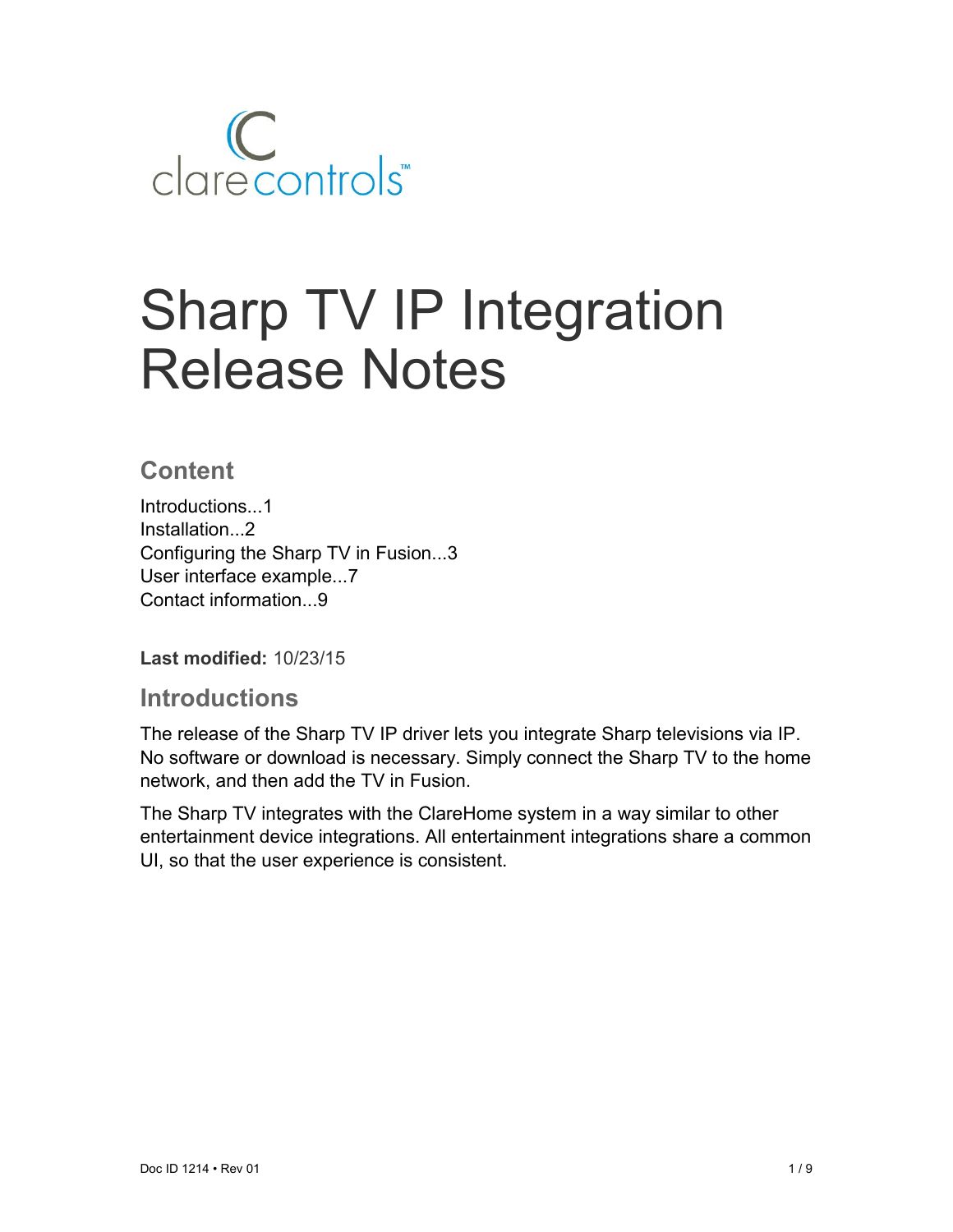**The Sharp TV IP Driver support the following models:** 

**Note:** The following models are supported, additional models may be compatible but have not been tested.

| 2011 Models        |                          |                                 |  |  |  |
|--------------------|--------------------------|---------------------------------|--|--|--|
| LC-80LE632U        | LC-60LE835U<br>$\bullet$ | <b>LC-60LE830U</b><br>$\bullet$ |  |  |  |
| <b>LC-70LE735U</b> | • LC-52LE835U            | LC-52LE830U<br>$\bullet$        |  |  |  |
| <b>LC-70LE734U</b> | LC-46LE835U<br>$\bullet$ | LC-46LE830U<br>$\bullet$        |  |  |  |
| LC-70LE732U        | LC-40LE835U<br>$\bullet$ |                                 |  |  |  |
| LC-70LE632U        | • LC-40LE830U            |                                 |  |  |  |
|                    |                          |                                 |  |  |  |
| 2012 Models        | 2013 Models              | 2014 Models                     |  |  |  |
| LC-LE640U          | $\bullet$ LC-LE857U      | LC-UD27U                        |  |  |  |
| <b>LC-LE6400U</b>  | $\bullet$ LC-LE757       | LC-EQ10U<br>$\bullet$           |  |  |  |
| LC-LE745U          | $\bullet$ LC-LE657       | LC-UD1U<br>$\bullet$            |  |  |  |
| LC-LE844U          | $\bullet$ LC-LE655       | LC-SQ15U<br>$\bullet$           |  |  |  |
| LC-LE847U          | • LC-LE755U              |                                 |  |  |  |

**Note:** 2015 Android TV models require a future firmware update for IP control.

## **Installation**

Only qualified technicians should install and connect devices used with Clare Controls products. Refer to the installation instructions that came with the Sharp TV. Clare Controls does not assume any responsibility for damages caused by improper installation or connection to the data network.

**Note:** The Sharp TV must have a static IP address.

**To connect the Sharp TV to the home data network:** 

1. Access the Sharp TV's Setup menu, and then browse to **Quick Start**.

#### **Menu** > **Setup** > **Quick Start**

**Note:** Menu navigation may vary by model.

2. Set the Quick Start option to **On**.

This enables the Sharp TV to be turned on while in standby mode.

3. Exit the Setup menu.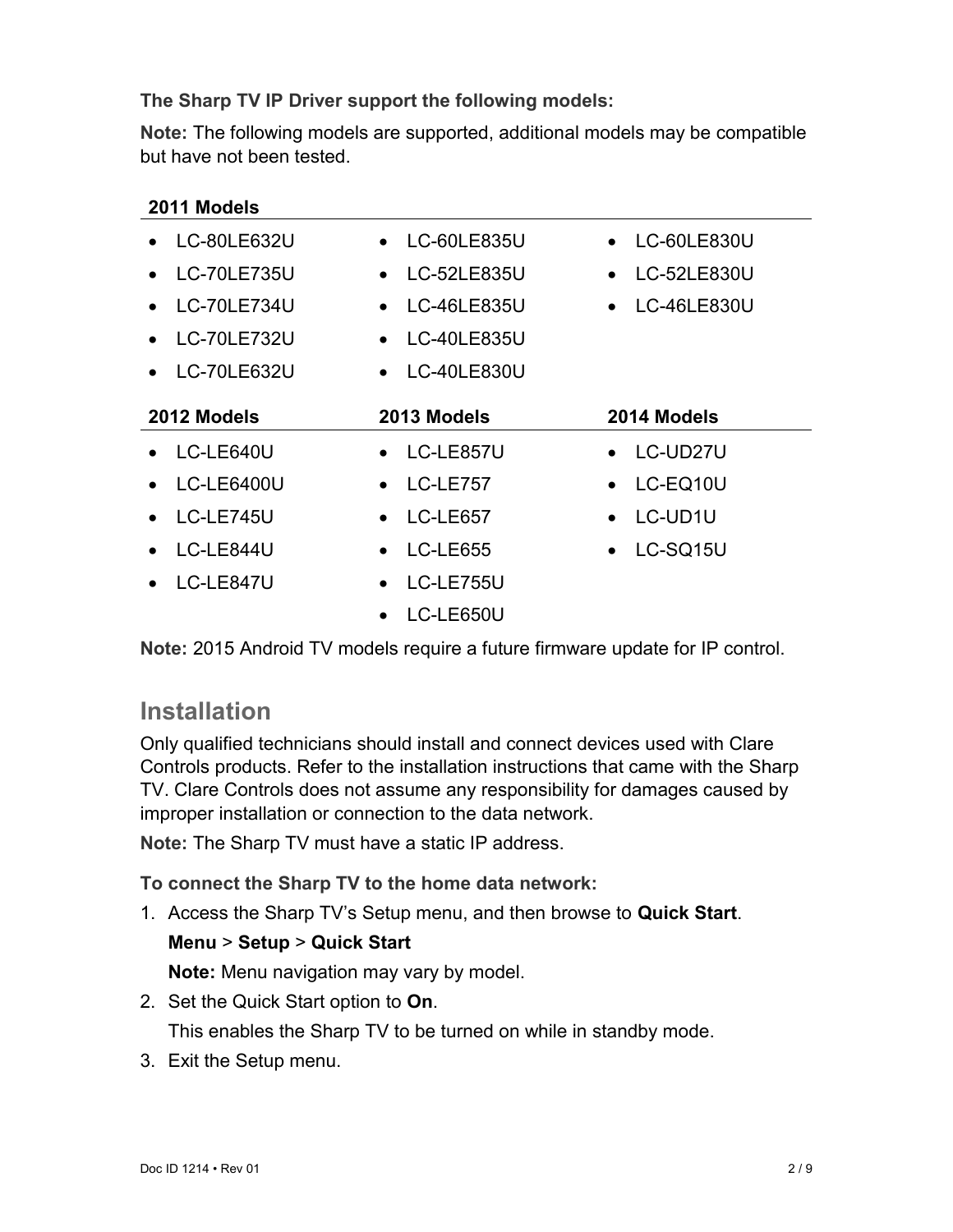# **Configuring the Sharp TV in Fusion**

Once you have installed the Sharp TV, you must add and configure it in Fusion. Follow the steps below to configure the TV in Fusion.

#### **To add the Sharp TV in Fusion:**

- 1. Access the project.
- 2. Click the **Devices** tab, and then click the **New Device** button  $\bullet$ .

The Select Template dialog displays.

| <b>Select Template</b>                           |
|--------------------------------------------------|
| <b>Device Templates</b>                          |
| type filter text                                 |
| Seiki - TV - Code Group 2                        |
| Seura - TV - 10, 19 and Hydra Models<br><b></b>  |
| Seura - TV - Code Group 3<br>$\Box$              |
| SharpTV's - $2011+$ (IP)<br>۳                    |
| Sony TV's - W Series & X Series 2013+ (IP)       |
| Sunbright - TV - 2010<br>$\blacksquare$          |
| Sunbright - TV - 3200                            |
| Sunbright - TV - 3210                            |
| Sunbright - TV - 3220/3230                       |
| Sunbright - TV - 4600                            |
| Sunbright - TV - 4610                            |
| Sunbright - TV - 5510<br>$\blacksquare$          |
| Superscan - TV - Code Group 1                    |
| Supersonic - TV - Code Group 1<br>$\blacksquare$ |
| Supersonic - TV - Code Group 2                   |
| Supra - TV - Code Group 1<br>$\overline{}$       |
| Supra - TV - Code Group 2                        |
| Communication Method: Other                      |
| OK<br>Cancel                                     |

3. Browse to **SharpTV's – 2011+ (IP)**.

```
Entertainment IP Devices > TV > SharpTV's – 2011+ (IP)
```
4. Click **OK**.

The device **Details** tab displays. If desired, enter a name and notes for the device.

|                        | $=$ $\Box$<br>SharpTV's - 2011+ (IP) (device) &                |  |
|------------------------|----------------------------------------------------------------|--|
|                        | <b>HKES</b>                                                    |  |
| Details Configure Test |                                                                |  |
| Icon: $\Box$           |                                                                |  |
| Name:                  | SharpTV's - $2011+$                                            |  |
| Manufacturer: Sharp    |                                                                |  |
| Model Number: Sharp    |                                                                |  |
|                        | Master Template: SharpTV's - 2011+ (IP) Change Device Template |  |
| Types: TV              |                                                                |  |
| Notes:                 | 2011+ Sharp TV's with Quick Start Option                       |  |
|                        |                                                                |  |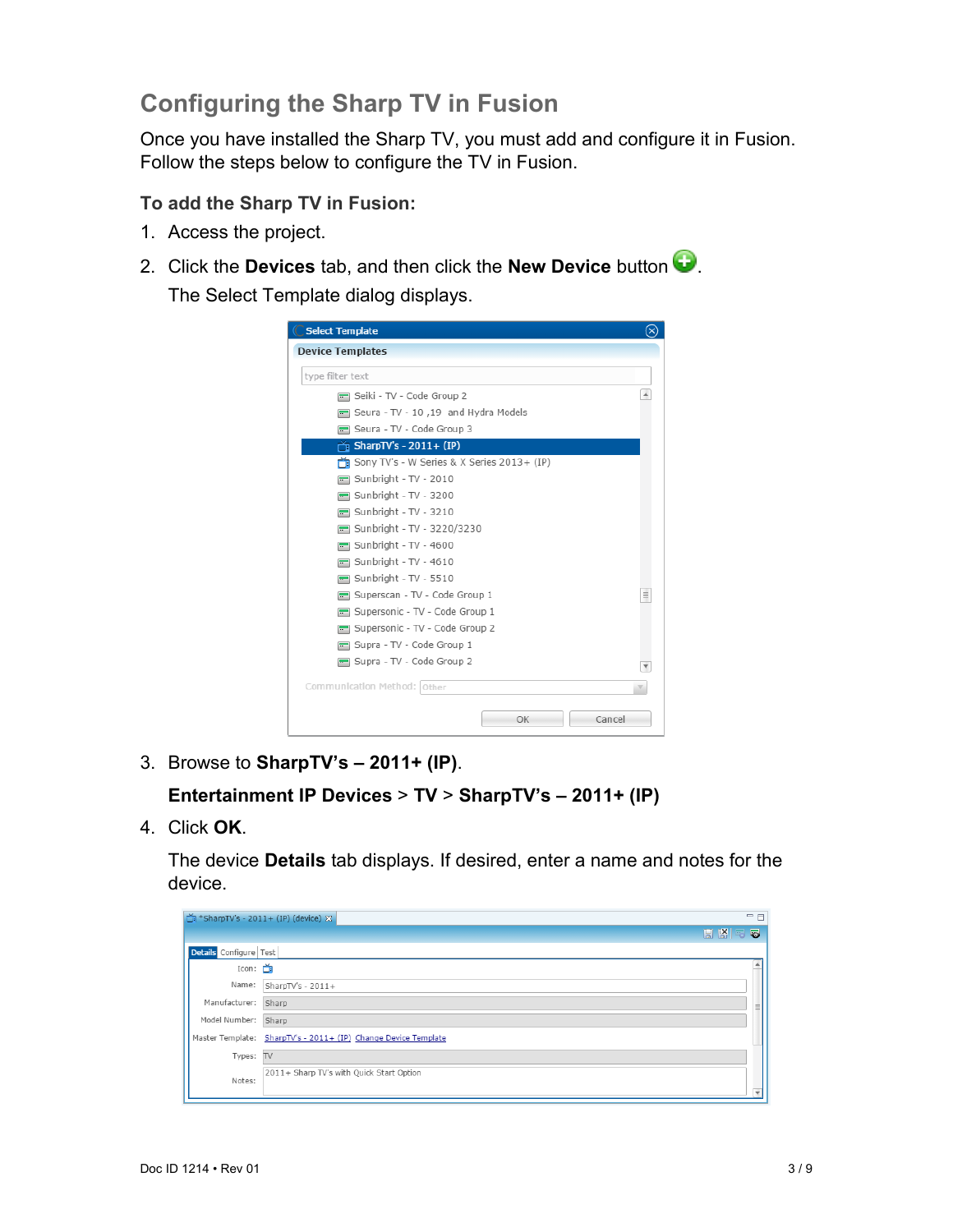- 5. Click the **Configure** tab.
- 6. Enter the TV's IP address in the **Network Address** field, and verify that the Network Port is set to 10002.

| *SharpTV's - 2011+ (IP) (device) & |              |           | $=$ $F$                                                                    |
|------------------------------------|--------------|-----------|----------------------------------------------------------------------------|
|                                    |              |           | $H$ $N$<br>55                                                              |
| Details Configure Test             |              |           |                                                                            |
| <b>Configuration Properties</b>    |              |           | $\bullet$                                                                  |
| Name                               | Value        | Mandatory | Description                                                                |
| ⊿ General                          |              |           |                                                                            |
| <b>Network Address</b>             | 172.30.100.4 | no        | This is a device configuration property used by ALL HDM adapters that need |
| Network Port                       | 10002        | no        | This is a device configuration property used by ALL HDM adapters that neer |
| ▶ Media Source                     |              |           |                                                                            |
| ▶ Raw Command                      |              |           |                                                                            |
| ▶ Custom/Additional Properti       |              |           |                                                                            |
|                                    |              |           |                                                                            |
|                                    |              |           |                                                                            |

7. Click the **Save** button **R**, and then assign the device to an area.

**To create a service for the Sharp TV:** 

1. Click the **Services** tab, and then click the **New Service Instance** button .

The New Service Instance dialog displays.

|        | <b>登 New Service Instance</b>                                            |       |                    |                             | $\circledR$             |
|--------|--------------------------------------------------------------------------|-------|--------------------|-----------------------------|-------------------------|
|        | Service Devices Scenes                                                   |       |                    |                             |                         |
| Name:  | Sharp TV                                                                 | Area: | Game Room          |                             | $\overline{\mathbf v}$  |
|        |                                                                          |       |                    |                             |                         |
| Notes: |                                                                          |       |                    |                             |                         |
|        |                                                                          |       |                    |                             |                         |
|        | Service Definition:                                                      |       | Service RF Code: 2 |                             |                         |
|        | type filter text                                                         |       |                    |                             |                         |
| 靍      | Camera Viewer Service v2.0.0                                             |       |                    |                             | ۸                       |
| ×      | Contact Closure Service (Momentary Open-Close-Stop Service) v1.0.0       |       |                    |                             |                         |
| H      | Contact Closure Service (Momentary Open-Close-Stop With Feedback) v1.0.0 |       |                    |                             |                         |
| Ħ      | Contact Closure Service (Momentary with Feedback) v1.0.0                 |       |                    |                             |                         |
| H      | Contact Closure Service (Momentary) v1.0.0                               |       |                    |                             |                         |
| H      | Contact Closure Service (Toggle with Feedback) v1.0.0                    |       |                    |                             |                         |
| Ħ      | Contact Closure Service (Toggle) v1.0.0                                  |       |                    |                             |                         |
| M      | Distributed Audio Service v2.0.1                                         |       |                    |                             |                         |
| H      | Door Entry Service v1.0.0                                                |       |                    |                             |                         |
| ⋒      | Door Lock Service v1.0.0                                                 |       |                    |                             |                         |
| 存      | <b>Entertainment Service v2.0.0</b>                                      |       |                    |                             |                         |
|        | 6 Fireplace Service v1.0.0                                               |       |                    |                             |                         |
| Ħ      | Garage Service v1.0.0                                                    |       |                    |                             |                         |
| T3     | Gate Service v1.0.0                                                      |       |                    |                             |                         |
|        | AA Intrusion Partition Service v1.1.0                                    |       |                    |                             |                         |
|        | Lighting Dimmer Service v1.0.0                                           |       |                    |                             | $\overline{\mathbf{v}}$ |
|        | <b>E3</b> Lighting Keynad Service v4.0.0                                 |       |                    |                             |                         |
|        | App Module: Entertainment11                                              |       |                    |                             |                         |
|        |                                                                          |       |                    | <back<br>Next&gt;</back<br> | Cancel<br>Finish        |

2. Enter the name of the service in the **Name** field, select the area, and then click **Entertainment Service**.

**Note:** The Service name is the name that displays on the customer UI.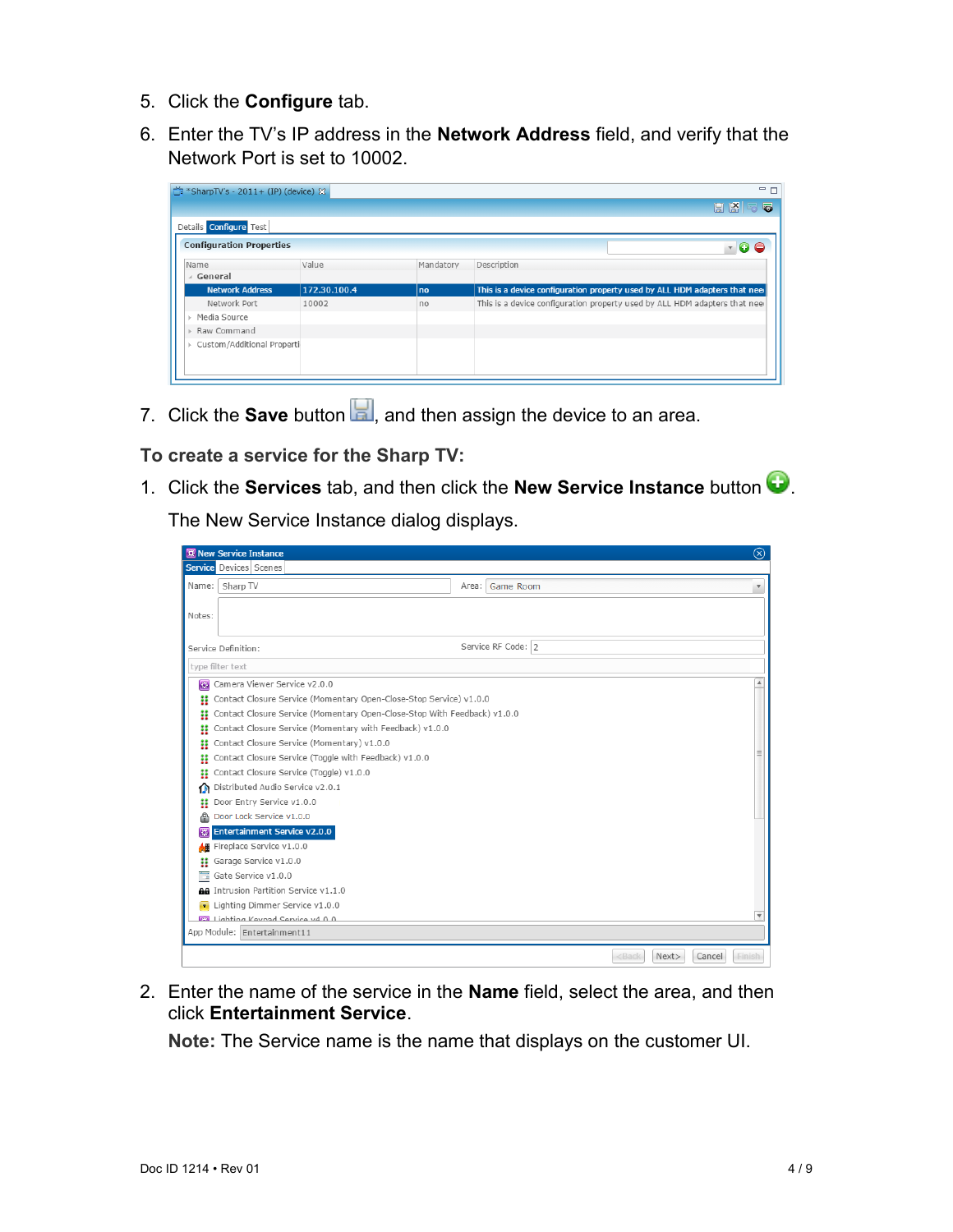3. Click **Next** to display the **Devices** tab.

| <b>RE New Service Instance</b>                    |   |                                                  |                             | $\circledcirc$          |
|---------------------------------------------------|---|--------------------------------------------------|-----------------------------|-------------------------|
| Service Devices Scenes                            |   |                                                  |                             |                         |
| Compatible $\bigcirc$ Selected (1) $\bigcirc$ All |   | Req. △ Control Point                             | Value                       | Use                     |
|                                                   | 嚢 | Volume Device                                    | SharpTV's - $2011+$         | ⊻                       |
| type filter text                                  |   | Audio On/Off                                     | SharpTV's - $2011+$         | ⊻                       |
| Game Room                                         |   | Display On/Off                                   | SharpTV's - $2011+$         | ⊻                       |
| $\sum$ SharpTV's - 2011+                          |   | Source Channel Buttons                           | SharpTV's - $2011+$         | ⊻                       |
| Sony 4K Projector - VPLVW-1000E                   |   | Source Digit Keypad Buttons                      | SharpTV's - $2011+$         | $\overline{\mathbf{v}}$ |
| Sony - All Models (device)                        |   | Source Function Key Buttons                      | SharpTV's - $2011+$         | ⊻                       |
| Sony - Blu-Ray - 2013 & Up Mode                   |   | Source Menu Navigation Buttons SharpTV's - 2011+ |                             | ✔                       |
| Sony Receiver - STR Series - 2014                 |   | Source On/Off                                    | SharpTV's - $2011+$         | $\blacktriangledown$    |
| Display Room                                      |   | <b>Source Playback Buttons</b>                   | SharpTV's - $2011+$         | ⊠                       |
| Lanai                                             |   |                                                  |                             |                         |
| Wine Cellar                                       |   |                                                  |                             |                         |
| Unassigned Devices                                |   |                                                  |                             |                         |
|                                                   |   |                                                  |                             |                         |
|                                                   |   |                                                  |                             |                         |
| HL.<br>$\rightarrow$                              |   |                                                  |                             |                         |
|                                                   |   |                                                  | <back<br>Next&gt;</back<br> | Finish<br>Cancel        |

- 4. In the left panel, select the devices you want to use in the service.
- 5. In the right panel, set the values for each control point by clicking the **Value** field to view the drop-down menu, and then selecting the device.
- 6. Click **Next** to display the **Scenes** tab.

| Edit Service Instance   |          |           | $^{\circledR}$      |
|-------------------------|----------|-----------|---------------------|
| Service Devices Scenes  |          |           |                     |
| <b>v</b> Start Sequence |          |           |                     |
| Uses Scene:             |          |           |                     |
| Create new Scene:       |          |           | $\bullet \bullet +$ |
| Device                  | Function | Operation | Delay (sec)         |
|                         |          |           |                     |
| <b>v</b> Stop Sequence  |          |           |                     |
| Uses Scene:             |          |           |                     |
| Create new Scene:       |          |           | €<br>舎              |
| Device                  | Function | Operation | Delay (sec)         |
|                         |          |           |                     |
|                         |          |           |                     |
|                         |          | $<$ Back  | Next ><br>Cancel    |

**To configure the scene:** 

1. In the **Start Sequence** field, select **Create new Scene**, and then click the **New Device Operation** button  $\bullet$ .

| Edit Service Instance  |          |           | ⊗                           |
|------------------------|----------|-----------|-----------------------------|
| Service Devices Scenes |          |           |                             |
| Start Sequence         |          |           |                             |
| Uses Scene:            |          |           | <b>New Device Operation</b> |
| Create new Scene:      |          |           |                             |
| Device                 | Function | Operation | Delay (se                   |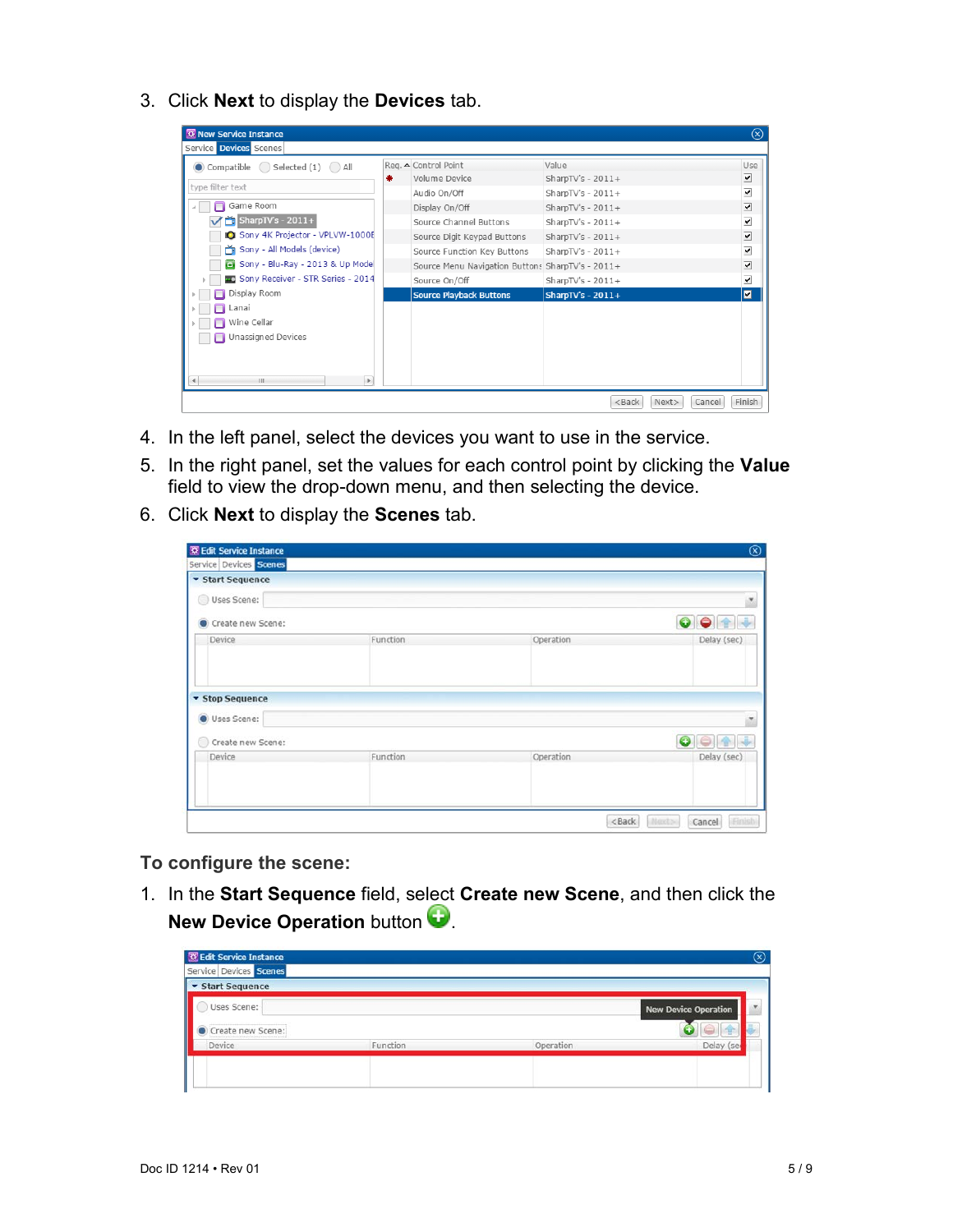- 2. Configure the **Device**, **Function**, and **Operation** drop-down menus with the following values.
	- **Device**: SharpTV's = 2011 +
	- **Function**: Switch (or other desired action)
	- **Operation**: On ()

| <b>RE</b> New Service Instance |          |            | $\scriptstyle\rm{(x)}$ |
|--------------------------------|----------|------------|------------------------|
| Service Devices Scenes         |          |            |                        |
| ▼ Start Sequence               |          |            |                        |
| Uses Scene:                    |          |            |                        |
| Create new Scene:              |          |            | œ                      |
| Device                         | Function | Operation  | Delay (sec)            |
| SharpTV's - $2011+$            | Switch   | Turn On () | 0.00                   |
|                                |          |            |                        |

- 3. Repeat steps 1 and 2 for each device being used in the scene.
- 4. Go to the **Stop Sequence** field, select **Create new Scene**, and then click the **New Device Operation** button

| <b>Start Sequence</b><br>Stop Sequence |          |           |                             |
|----------------------------------------|----------|-----------|-----------------------------|
| Uses Scene:                            |          |           | <b>New Device Operation</b> |
| Create new Scene:                      |          |           |                             |
| Device                                 | Function | Operation | Delay (sec)                 |
|                                        |          |           |                             |
|                                        |          |           |                             |

- 5. Configure the **Device**, **Function**, and **Operation** drop-down menus with the following values.
	- **Device**: SharpTV's = 2011
	- **Function**: Switch
	- **Operation**: Turn Off

| <b>RE</b> New Service Instance |          |             | $\circledR$               |
|--------------------------------|----------|-------------|---------------------------|
| Service Devices Scenes         |          |             |                           |
| ▼ Start Sequence               |          |             |                           |
| Uses Scene:<br>$( \ )$         |          |             | $\overline{\mathbf{v}}$   |
| Create new Scene:              |          |             | $\bullet$                 |
| Device                         | Function | Operation   | Delay (sec)               |
| SharpTV's - 2011+              | Switch   | Turn On ()  | 0.00                      |
|                                |          |             |                           |
| ▼ Stop Sequence                |          |             |                           |
| Uses Scene:                    |          |             | $\overline{\mathbf v}$    |
| Create new Scene:              |          |             | $\bullet$<br>¥            |
| Device                         | Function | Operation   | Delay (sec)               |
| SharpTV's - $2011+$            | Switch   | Turn Off () | 0.00                      |
|                                |          |             |                           |
|                                |          | $<$ Back    | Finish<br>Next><br>Cancel |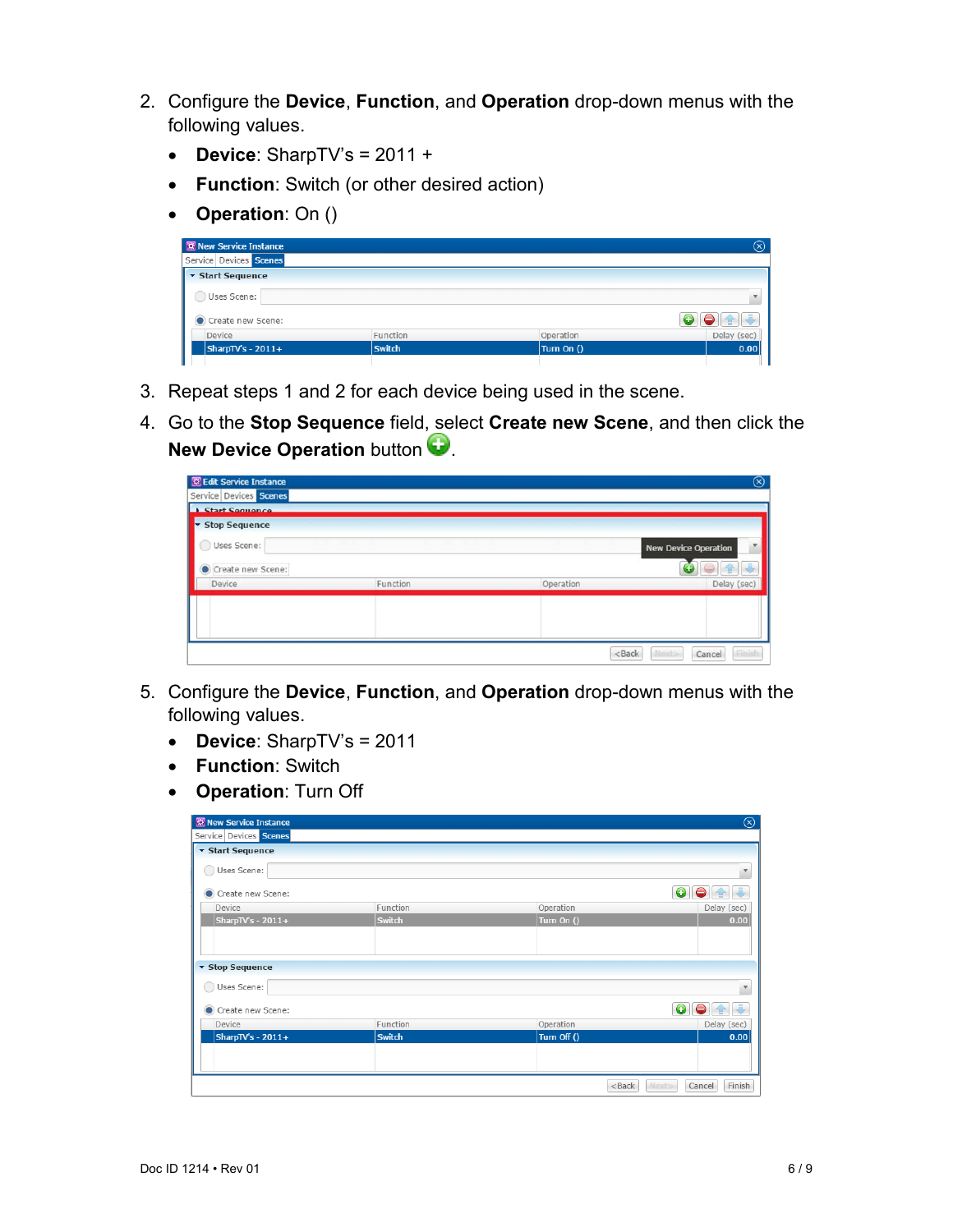- 6. Repeat steps 4 and 5 for the other devices that you are using.
- 7. Click **Finish**.
- 8. Deploy the project.

Access the Sharp TV entertainment service on the UI.

# **User interface example**

Once you have configured and deployed your project, access the entertainment service created for the projector.

**To access the service in the Clare Controls App:** 

- 1. Tap  $\mathbb C$  to run the app, and then select your user space.
- 2. Tap  $\bullet$  to view the inventory page.
- 1. Tap **Entertainment**.



2. Tap the area that you want to access – for example, Game Room.

 $-$  or  $-$ 

Tap  $\bigodot$  to add the area to your space. Return to your space and tap  $\bigodot$  to access the service.

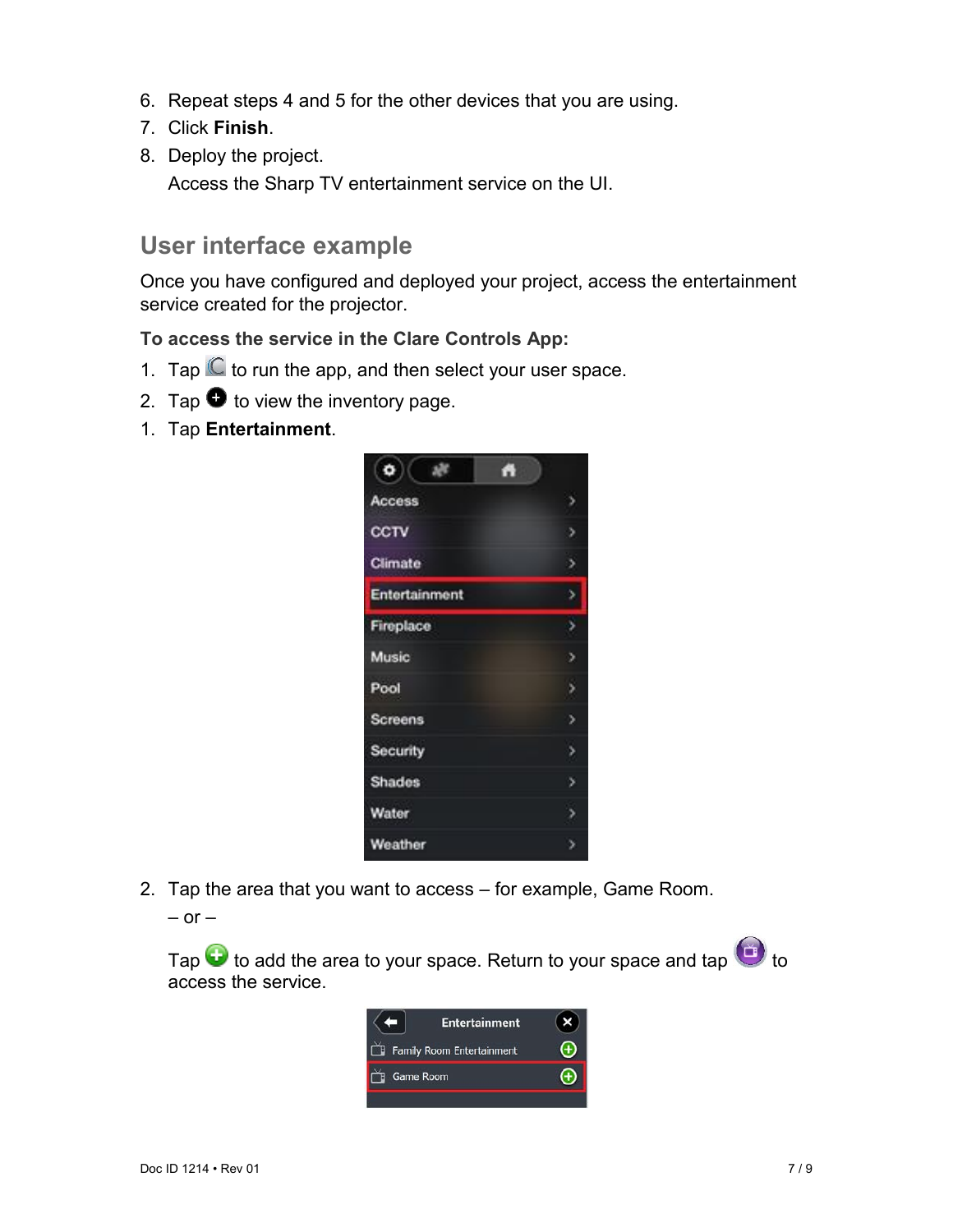- 3. The area displays.
- 4. Tap **Sources** in the top-right corner, and then tap **Sharp TV**.



5. The service entertainment remote displays.